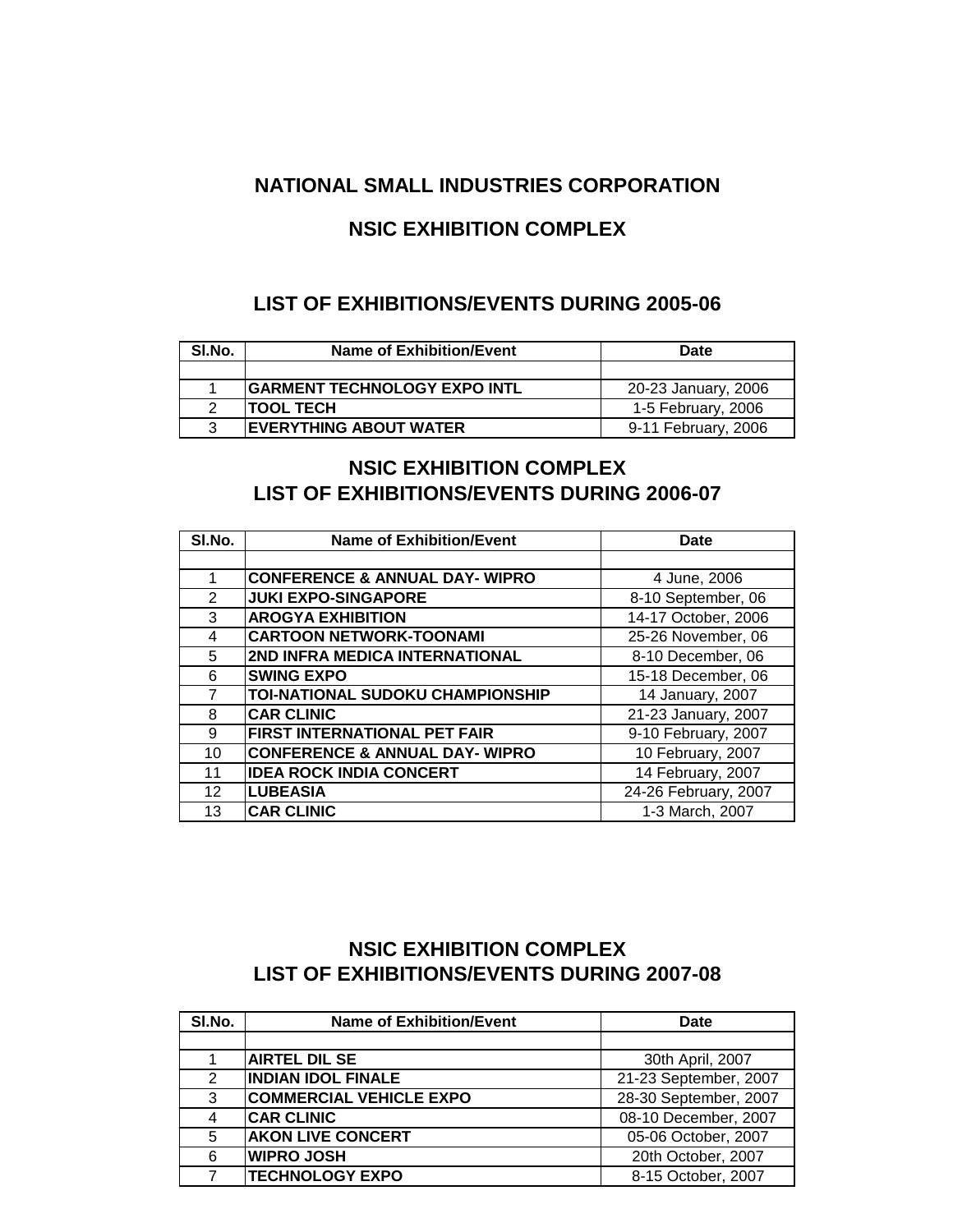| 8               | <b>GARMENT TECHNOLOGY EXPO-2008</b>    | 18-21 January, 2008    |
|-----------------|----------------------------------------|------------------------|
| 9               | <b>MUSICAL CONCERT- SAIF ALI KHAN</b>  | 27th January, 2008     |
| 10              | <b>CAR CLINIC</b>                      | 15-18 February, 2008   |
| 11              | <b>EAST WIND MUSIC FESTIVAL</b>        | 22-24 February, 2008   |
| 12 <sup>2</sup> | <b>2ND INTERNATIONAL PET SHOW-2008</b> | 29 Feb - 2 March, 2008 |
| 13              | <b>IDEA ROCK INDIA-SHAAN LIVE</b>      | 7-Mar-08               |
| 14              | LUBESIA-2008                           | 09-11 March, 2008      |
| 15              | <b>BODYWEAR INTL. TRADE FAIR-2008</b>  | 15-17 March, 2008      |
| 16              | <b>CAR CLINIC (TNS)</b>                | 26-30 March, 2008      |

#### **LIST OF EXHIBITIONS/EVENTS DURING 2008-09 NSIC EXHIBITION COMPLEX**

| SI.No.          | <b>Name of Exhibition/Event</b>         | Date                   |
|-----------------|-----------------------------------------|------------------------|
|                 |                                         |                        |
| 1               | <b>STAR NEWS PROPERTY FAIR - 2008</b>   | 12-13 April, 2008      |
| 2               | <b>SONU NIGAM MUSICAL CONCERT</b>       | 17th April, 2008       |
| 3               | KHALLIS MEET & GREET - INTL. WWE PALYER | 7th May, 2008          |
| 4               | <b>LIFE STYLE-2008</b>                  | 05-08 September, 2008  |
| 5               | <b>HYUNDAI TEST DRIVE CHALLENGE</b>     | 20-21 September, 2008  |
| 6               | <b>INTERNATIONAL FLORA EXPO-2008</b>    | 26-28 September, 2008  |
| 7               | <b>CAR CLINIC - A SURVEY ON CARS</b>    | 27-30 September, 2008  |
| 8               | <b>CAR CLINIC</b>                       | 15-19 October, 2008    |
| 9               | <b>INDEX INTL. FURNITURE FAIR-2008</b>  | 13-16 November, 2008   |
| 10              | <b>MUSICAL CONCERT-HARBHAJAN MAAN</b>   | 22nd November, 2008    |
| 11              | <b>ADVENTURE TRAVEL MART</b>            | 05-07 December, 2008   |
| 12 <sup>2</sup> | <b>GARMENT TECHNOLOGY EXPO-2009</b>     | 16-19 January, 2009    |
| 13              | <b>NORTH EAST TRADE EXPO-2009</b>       | 27 Jan to 9 Feb., 2009 |
| 14              | SONU NIGAM MUSICAL CONCERT              | 14 Feb. 2009           |
| 15              | <b>BODYWEAR INTERNATIONAL</b>           | 15 Feb to 17 Feb       |

# **NSIC EXHIBITION COMPLEX LIST OF EXHIBITIONS/EVENTS DURING 2009-10**

| SI.No.        | <b>Name of Exhibition/Event</b>   | <b>Date</b>          |
|---------------|-----------------------------------|----------------------|
|               |                                   |                      |
|               | <b>TIMES TRAVEL FAIR</b>          | 11-13 April, 2009    |
| $\mathcal{P}$ | <b>SRIJAN EDUCATIONAL FAIR</b>    | 1-2 May, 2009        |
| 3             | <b>CAR CLINIC</b>                 | 26-29 June, 2009     |
| 4             | <b>CAR CLINIC</b>                 | 9-12 October, 2009   |
| 5             | <b>A STAR ROCK IGNITION</b>       | 24 October, 2009     |
| 6             | <b>GODREJ RENEW EVENT</b>         | 28 October, 2009     |
| 7             | <b>CAR CLINIC</b>                 | 7-10 October, 2009   |
| 8             | <b>MUSICAL CONCERT-SHAAN LIVE</b> | 14 November, 2009    |
| 9             | <b>NO DIG INDIA SHOW</b>          | 17-19 November, 2009 |
| 10            | <b>POGO CARNIVAL</b>              | 13 December, 2009    |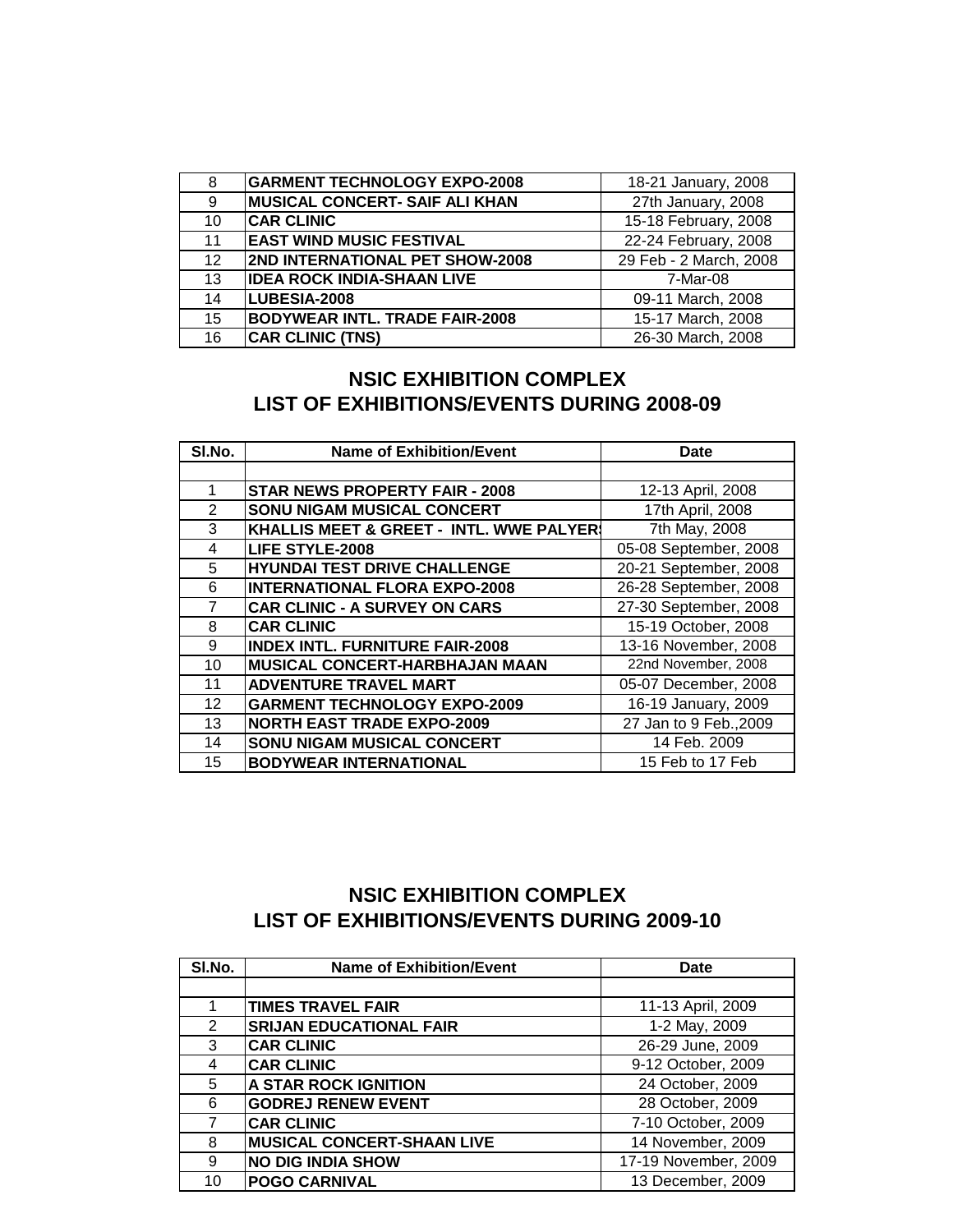| 11              | <b>GARMENT TECHNOLOGY EXPO-2010</b>          | 8-11 January, 2010   |
|-----------------|----------------------------------------------|----------------------|
| 12 <sup>1</sup> | <b>SONU NIGAM LIVE CONCERT</b>               | 31 January, 2010     |
| 13              | <b>IINDIA INTL. PET TRADE FAIR</b>           | 12-14 February, 2010 |
| 14              | <b>CAR CLINIC</b>                            | 11-14 February, 2010 |
| 15              | <b>ROCK N INDIA CONCERT-BACK STREET BOYS</b> | 20 February, 2010    |
| 16              | <b>IWILLS INDIA FASHION WEEK</b>             | 25-29 March, 1010    |

### **LIST OF EXHIBITIONS/EVENTS DURING 2010-11 NSIC EXHIBITION COMPLEX**

| SI.No.         | <b>Name of Exhibition/Event</b>            | <b>Date</b>          |
|----------------|--------------------------------------------|----------------------|
|                |                                            |                      |
| 1              | ANNUAL CONF. OKHLA INDS. ASSOCIATION       | 2 April, 2010        |
| $\overline{2}$ | <b>TIMES TRAVEL FAIR</b>                   | 2-4 April, 2010      |
| 3              | <b>MTV PULSAR STUNT MANIA</b>              | 22-23 May, 2010      |
| 4              | <b>SAFE-2010</b>                           | 28-30 July, 2010     |
| 5              | <b>INDUSTRIAL MAINTENANCE EXPO</b>         | 4-6 August, 2010     |
| 6              | <b>CAR CLINIC</b>                          | 17-20 October, 10    |
| 7              | <b>EXL FAMILY DAY</b>                      | 24 October, 2010     |
| 8              | <b>ONGC CORPORATE EVENT</b>                | 2 November, 2011     |
| 9              | <b>CAR CLINIC</b>                          | 12-13 November, 10   |
| 10             | <b>MTV ROADIES AUDITIONS</b>               | 14 November, 10      |
| 11             | <b>CAR CLINIC</b>                          | 18-21 November, 10   |
| 12             | <b>CLEAN INDIA SHOW</b>                    | 24-26 November, 10   |
| 13             | <b>SALEEM SULEMAN SHOW</b>                 | 9 December, 2010     |
| 14             | <b>NATIONAL STAMP SHOW</b>                 | 10-12 December, 2010 |
| 15             | <b>GARMENT TECHNOLOGY EXPO</b>             | 8-11 January, 2011   |
| 16             | <b>3RD HERBAL INTERNATIONAL EXHIBITION</b> | 15-16 January, 2011  |
| 17             | <b>INDIA INTL. PET TRADE FAIR</b>          | 21-23 January, 2011  |
| 18             | <b>TRAFFIC INFRA TECH</b>                  | 4-6 February, 2011   |
| 19             | <b>15TH ANNIVERSARY OF ORIFLAME</b>        | 9 February, 2011     |
| 20             | <b>IEE EXPO TECH FORUM</b>                 | 11-12 February, 2011 |
| 21             | <b>BRYAN ADAMS SHOW</b>                    | 15 February, 2011    |
| 22             | <b>REINDIA EXPO</b>                        | 25-26 February, 2011 |
| 23             | <b>MERCEDES BENZ STAR DRIVE</b>            | 5-6 March, 2011      |

# **NSIC EXHIBITION COMPLEX LIST OF EXHIBITIONS/EVENTS DURING 2011-12**

| SI.No. | Name of Exhibition/Event | Date                  |
|--------|--------------------------|-----------------------|
|        |                          |                       |
|        | <b>SERVICE TAX CAMP</b>  | 24-25 April, 2011     |
|        | <b>ICMAI MOBILE FAIR</b> | 21-22 August, 2011    |
| 3      | <b>ICAR CLINIC</b>       | 25-27 August, 2011    |
| 4      | <b>FIRE INDIA</b>        | 19-21 September, 2011 |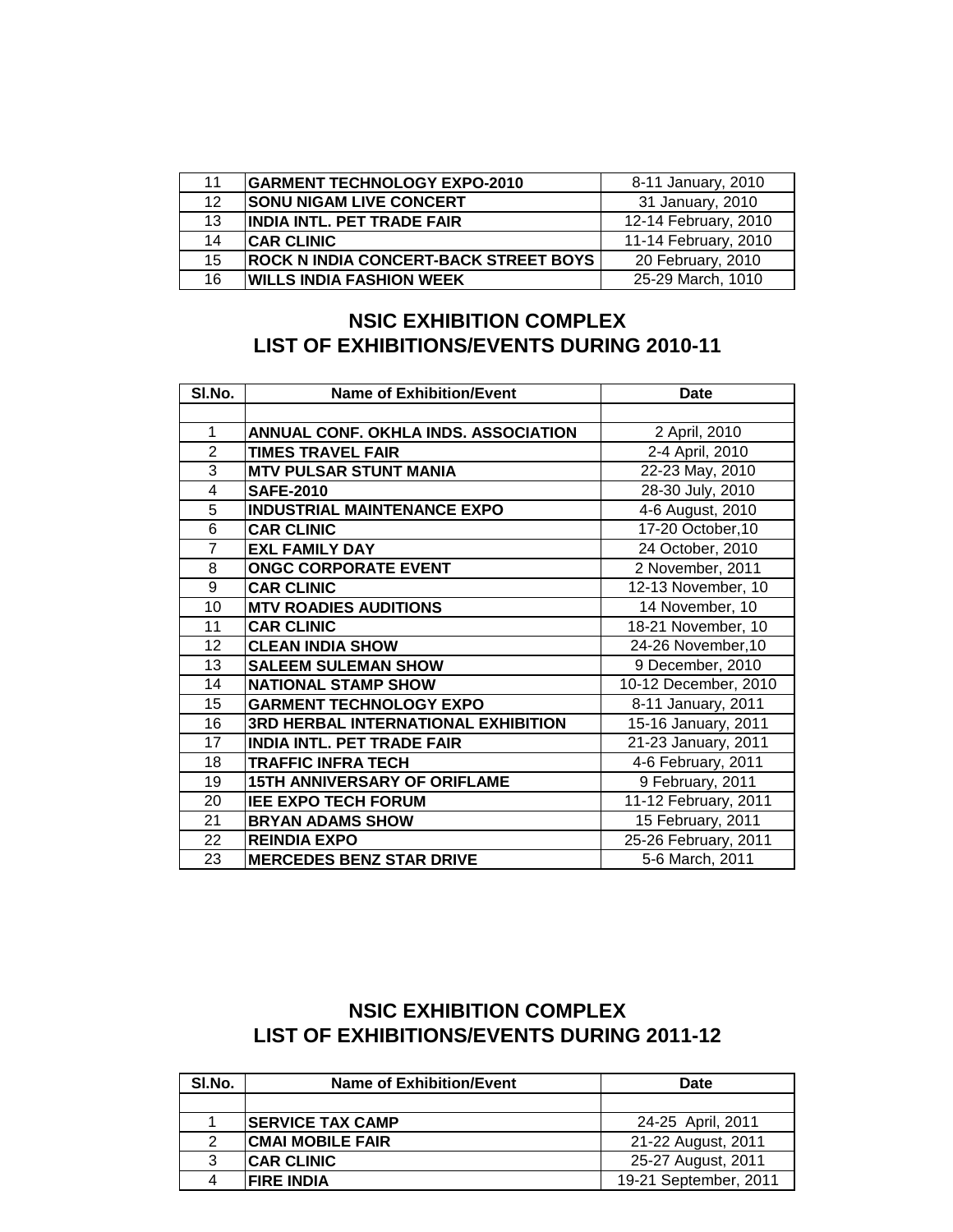| 5               | <b>RELIO QUICK AUTO MALL</b>         | 07-09 October, 2011   |
|-----------------|--------------------------------------|-----------------------|
| 6               | <b>INDIA ELECTRICITY</b>             | 12-14 October, 2011   |
|                 | <b>ANNUAL EVENT-OIA</b>              | 4 Nov., 2011          |
| 8               | <b>CLEAN &amp; GREEN INDIA EXPO</b>  | 09-11 September, 2011 |
| 9               | <b>INDIAN PLUMBING CONFERENCE</b>    | 18-19 November, 2011  |
| 10              | <b>INDIA PACKAGING SHOW</b>          | 07-10 December, 2011  |
| 11              | <b>CAR CLINIC</b>                    | 21-23 December, 2011  |
| 12 <sup>2</sup> | <b>CAR CLINIC</b>                    | 16-20 January, 2012   |
| 13              | <b>INDIA ART FAIR</b>                | 25-29 January, 2012   |
| 14              | <b>PROPERTY EXPO/MAGIC BRICK.COM</b> | 04-05 February, 2012  |
| 15              | <b>GARMENT TECHNOLOGY EXPO</b>       | 17-20 February, 2012  |
| 16              | <b>ASIAN PAINT COLOR NEXT</b>        | 27-29 February, 2012  |
| 17              | <b>INTERNATIONAL FLORA EXPO</b>      | 03-05 March, 2012     |
| 18              | <b>ALTEN-2012</b>                    | 16-18 March, 2012     |

### **NSIC EXHIBITION COMPLEX LIST OF EXHIBITIONS/EVENTS DURING 2012-13**

| SI.No.          | <b>Name of Exhibition/Event</b>      | <b>Date</b>           |
|-----------------|--------------------------------------|-----------------------|
|                 |                                      |                       |
| 1               | <b>INTL. HERBAL EXHIBITION</b>       | 14-15 April, 2012     |
| $\mathbf{2}$    | <b>Car Clinic</b>                    | 28 June-1 July, 2012  |
| 3               | <b>CMAI Intl. Communication Fair</b> | 14-15 Sept., 2012     |
| 4               | <b>ADHM Expo</b>                     | 21-23 Sept., 2012     |
| 5               | <b>World Heart Day</b>               | 30 Sept., 2012        |
| 6               | <b>Health &amp; Fitness Expo</b>     | 05-06 October, 2012   |
| 7               | <b>Smart Card Expo</b>               | 10-12 October, 2012   |
| 8               | <b>Nursery &amp; Landscape Expo</b>  | 19-21 October, 2012   |
| 9               | App. Buildg. Mat. Tech. (BMTPC)      | 06-08 Nov., 2012      |
| 10              | <b>Consumer Research</b>             | 18-21 Nov., 2012      |
| 11              | <b>Car Clinic -Discover</b>          | 22-28 Nov., 2012      |
| 12 <sup>2</sup> | <b>Car Clinic</b>                    | 23-25 Nov., 2012      |
| 13              | <b>Consumer Research (TNS)</b>       | 14-16 Dec., 2012      |
| 14              | <b>International Flora Expo</b>      | 11-13 January, 2013   |
| 15              | India Art Fair-2013                  | 31 Jan - 3 Feb., 2013 |
| 16              | India Design 2013                    | 15-17 Feb., 2013      |
| 17              | <b>Garment Technology Expo 2013</b>  | 01-04 March, 2013     |

## **LIST OF EXHIBITIONS/EVENTS DURING 2013-14 NSIC EXHIBITION COMPLEX**

| SI.No. | <b>Name of Exhibition/Event</b>                    | Date              |
|--------|----------------------------------------------------|-------------------|
|        |                                                    |                   |
|        | <b>Annual Event - Okhla Industries Association</b> | 5th April, 2013   |
| 2      | <b>Consumer Clinic</b>                             | 12-14 April, 2013 |
| 3      | <b>Screen Print India</b>                          | 19-22 Sept., 2013 |
| 4      | <b>North East Festival</b>                         | 26-29 Oct., 2013  |
| 5      | <b>Traffic Infra Tech</b>                          | 21-23 Nov., 2013  |
| 6      | <b>Get Active Expo</b>                             | 6-8 Dec., 2013    |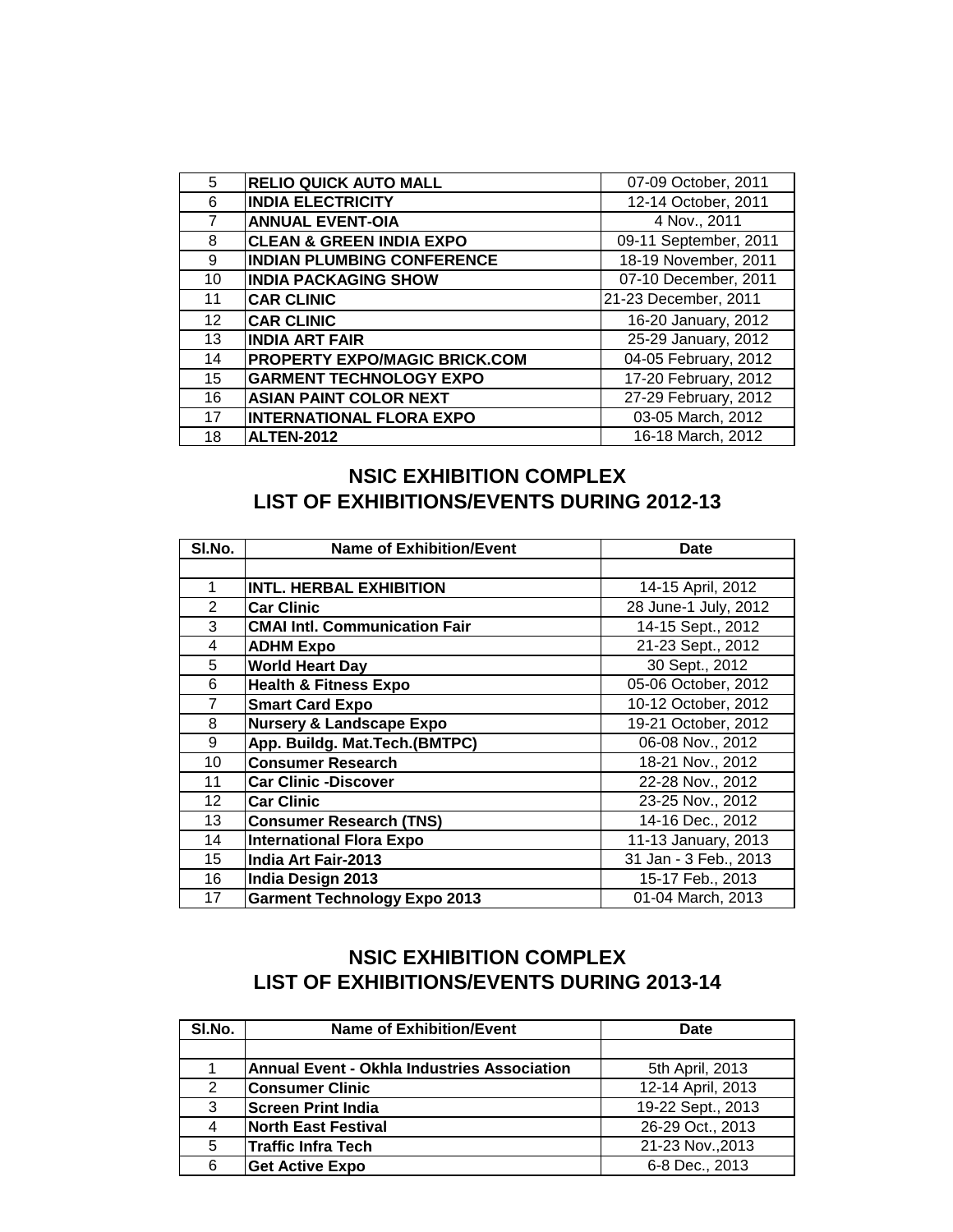|                 | <b>Consumer Clinic</b>                  | 27-29 Dec., 2013      |
|-----------------|-----------------------------------------|-----------------------|
| 8               | <b>Everything About Water Expo</b>      | 9-11 January, 2014    |
| 9               | India Art Fair 2014                     | 30 Jan-2 Feb., 2014   |
| 10              | <b>Bodywear Internatinal Trade Fair</b> | 6-7 February, 2014    |
| 11              | India Design 2014                       | 13-16 February, 2014  |
| 12 <sup>2</sup> | <b>Garment Technology Expo Intll.</b>   | 28 Feb.-3 March, 2014 |
| 13              | RechargExpo India                       | 6-8 March, 2014       |
| 14              | <b>India Carpet Expo</b>                | 12-15 March, 2014     |
| 15              | <b>Sounds of Fredom</b>                 | 21-23 March, 2014     |
| 16              | <b>Car Clinic</b>                       | 28-30 March, 2014     |

### **NSIC EXHIBITION COMPLEX LIST OF EXHIBITIONS/EVENTS DURING 2014-15**

| SI.No. | <b>Name of Exhibition/Event</b>       | <b>Date</b>             |
|--------|---------------------------------------|-------------------------|
|        | <b>Consumer Clinic</b>                | 4-6 July, 2014          |
| 2      | <b>Anime Convention</b>               | 17-19 October, 2014     |
| 3      | <b>European Higher Education Fair</b> | 30 Nov. - 1 Dec., 2014  |
| 4      | <b>Traffic Infra Tech</b>             | 7-9 January, 2015       |
| 5      | India Art Fair 2015                   | 29 Jan-1 Feb., 2015     |
| 6      | India Design 2015                     | 12-15ruary, 2015        |
| 7      | <b>Garment Technology Expo Intl.</b>  | 29 Feb. - 3 March, 2015 |
| 8      | <b>Car Clinic</b>                     | 12-15 March, 2015       |

### **NSIC EXHIBITION COMPLEX LIST OF EXHIBITIONS/EVENTS DURING 2015-16**

| SI.No. | <b>Name of Exhibition/Event</b>              | <b>Date</b>          |
|--------|----------------------------------------------|----------------------|
|        | Annual Day - Okhla Industries Assn.          | 10th April, 2015     |
| 2      | <b>Audi TT Launch</b>                        | 22-23 April, 2015    |
| 3      | <b>Philips Products Launch</b>               | 6th May, 2015        |
| 4      | "Portfolio 2015"                             | 06-08 May, 2015      |
| 5      | <b>Amazon India Fashion Week</b>             | 07-11 Oct., 2015     |
| 6      | Get Active Expo 2015                         | 20-22 Nov., 2015     |
| 7      | <b>Runners Expo</b>                          | 28 Nov., 2015        |
| 8      | <b>Annual Indian Comic Con</b>               | 4-6 December, 2015   |
| 9      | Yarn, Fabric & Accessories Trade Show        | 14-17 Dec., 2015     |
| 10     | India Art Fair 2016                          | 28-31 Jan., 2016     |
| 11     | India Design 2016                            | 11-14 February, 2016 |
| 12     | <b>Garment Technology Expo International</b> | 26-29 February, 2016 |
| 13     | India Carpet Expo 2016                       | 11-14 March, 2016    |

### **NSIC EXHIBITION COMPLEX LIST OF EXHIBITIONS/EVENTS DURING 2016-17**

| SI.No. | Name of Exhibition/Event   | <b>Date</b>       |
|--------|----------------------------|-------------------|
|        | <b>Car Clinic</b>          | 22-24 April, 2016 |
| 2      | <b>Portfolio 2016</b>      | 6-8 May, 2016     |
| 3      | Amazon India Fashion Week  | 12-16 Oct., 2016  |
| 4      | <b>Plumbing Skill Mela</b> | 22 Oct., 2016     |